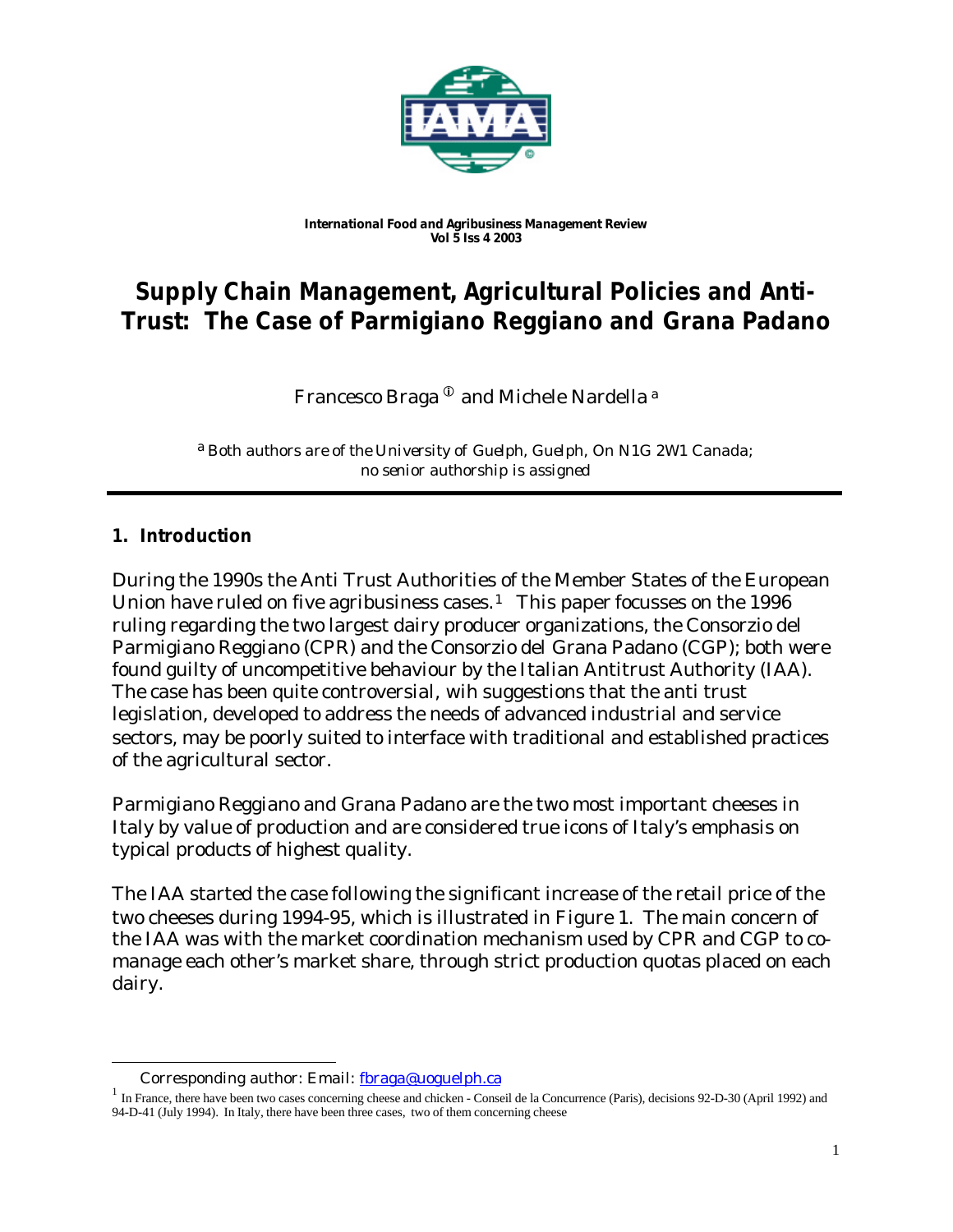

**Figure 1:** Average monthly retail (R) and wholesale (W) prices of Parmigiano Reggiano (PR) and Grana Padano (GP), Euro/kg, January 1986 to November 2002.

Source: Osservatorio Latte, Università Cattolica, Cremona (Italy).

l

The IAA argued that the investigation was warranted because of the potential impact of this price increase on Italian households, 75% of whom consume one of the two cheeses at least once a week. The investigation started in November 1995 (decision 3396) and ended in October 1996 (decision 4352)<sup>2</sup>. During the hearings, both CPR and CGP argued that -as a matter of fact- they were mandated by the existing Italian ag. policy legislation to coordinate their production in order to reduce the cyclical nature of the market. The price increase, they argued, could be explained by the cyclical nature of the supply of their cheeses, rather than by the compounded effect of production quotas and market share agreement, as maintained by the IAA. Accordingly, the price increase during 1995 was the result of the contraction in production following the price drop in 1991-1992. In addition, they argued that the control of production of each single dairy trough a quota system was necessary to comply with the legislated requirement to monitor product quality3. In October, 1996, the CPR and CGP were find guilty of uncompetitive behavior and given three months to table appropriate changes to their behaviour, de facto terminating their market coordination practice4.

<sup>&</sup>lt;sup>2</sup> The full text of the decisions is available at the web-site of the IAA (Autorità Garante per la Concorrenza e Mercati) www.agcm.it.

 $3 \text{ For the CTs, it is easier, less expensive and more effective to monitor the quality of 'grana-type' cheese through a preventive control (i.e., the Ts, it is is easier to be considered.$ setting a quota equal to the productive capacity of each single dairy), rather than trough chemical and microbiological controls on the milk to be transformed.

 $<sup>4</sup>$  In essence, the decision 4352 (1996) declares uncompetitive both the production quotas as mean to monitor the quality and the market share</sup> agreement between the GP and PR CTs that intended stabilize the market from cyclical supply.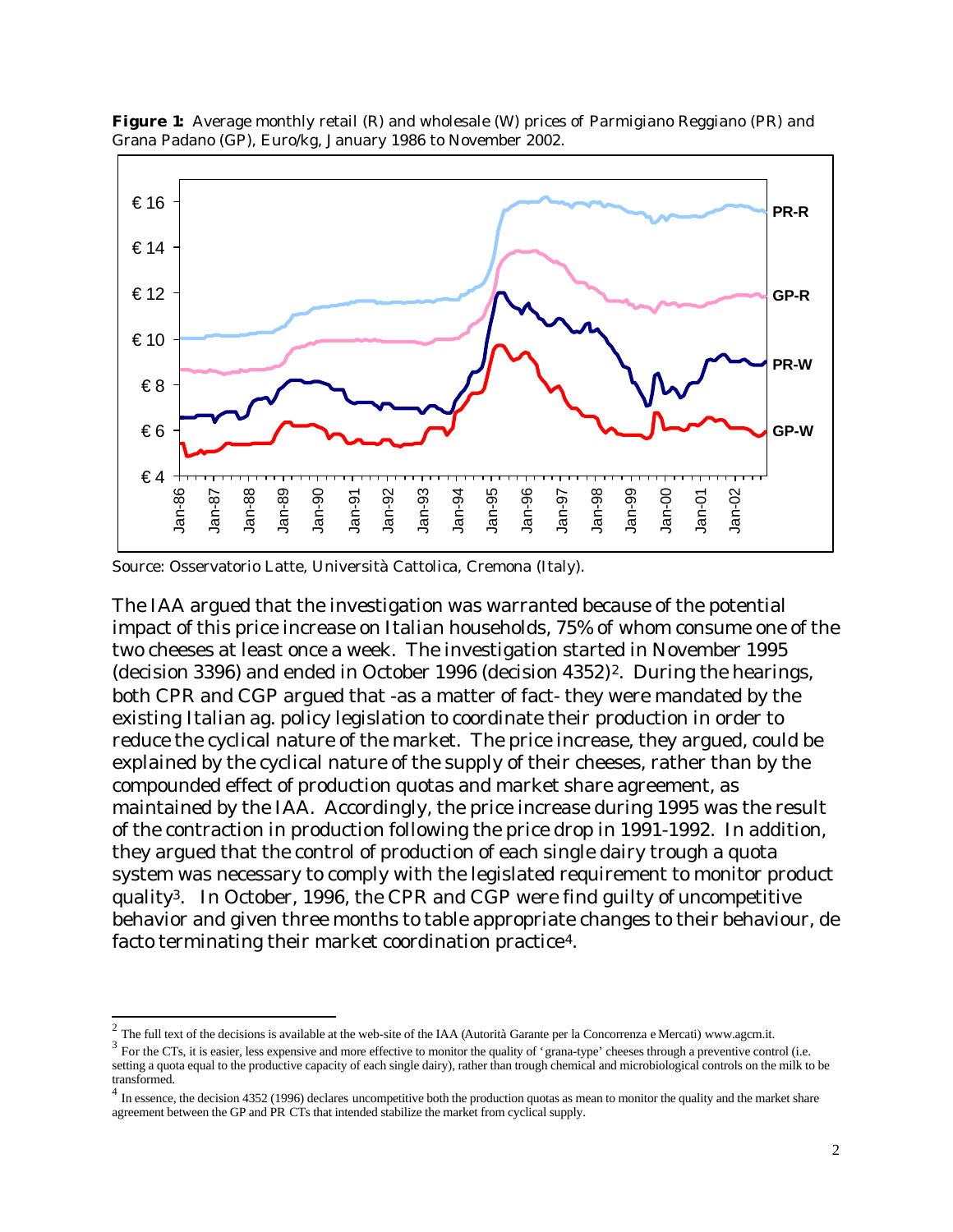Despite the relevance of this decision, no empirical investigation has yet been conducted on its supply chain impact, on the ensuing economic benefits and on the localization of such benefits.

The purpose of this paper is to explore and document the changes in price transmission within the supply chain, documenting how the possible conflict between antitrust legislation and existing agricultural policies may result in perverse consequences that are neither needed nor desirable. This will be done by: a) Documenting the "conflicts" between antitrust provisions and agricultural policies; b) Illustrating the key aspects of the production of the two cheeses, Parmigiano Reggiano and Grana Padano; c) Evaluating the impact of the decision on the degree of price coordination between the two supply chains at the wholesale and retail level, and between wholesale and retail levels within each of the two chains.

The starting point is the observation that an effective ruling by the IAA should change the price relation between the two cheeses at both the retail and the wholesale level, reducing the high level of coordination supposedly existing before the ruling.

This is confirmed by the empirical results, as the antitrust rulings has indeed broken the price co-movement of Parmigiano Reggiano and Grana Padano, and has also resulted in significantly lower wholesale prices. At the same time, however, the retail consumer –supposedly the key concern of the IAA- did not benefit at all. Margins for both cheese have widened significantly and retail prices have increased their inertia to any change in wholesale prices. Hardly what the IAA was would have advocated.

The paper is organized in five sections. First, it describes the antitrust policies in place in EU and the exemptions granted to the agricultural sector. Then, it outlines the salient features of the GP and PR industry. The third section will briefly illustrate the empirical methodology (presented more formally in Appendix I). The fourth section presents the empirical results and a discussion of the implications. The general conclusions complete the paper.

## **2. Competition Policy.**

The aim of this section is to document some controversial points in this antitrust case.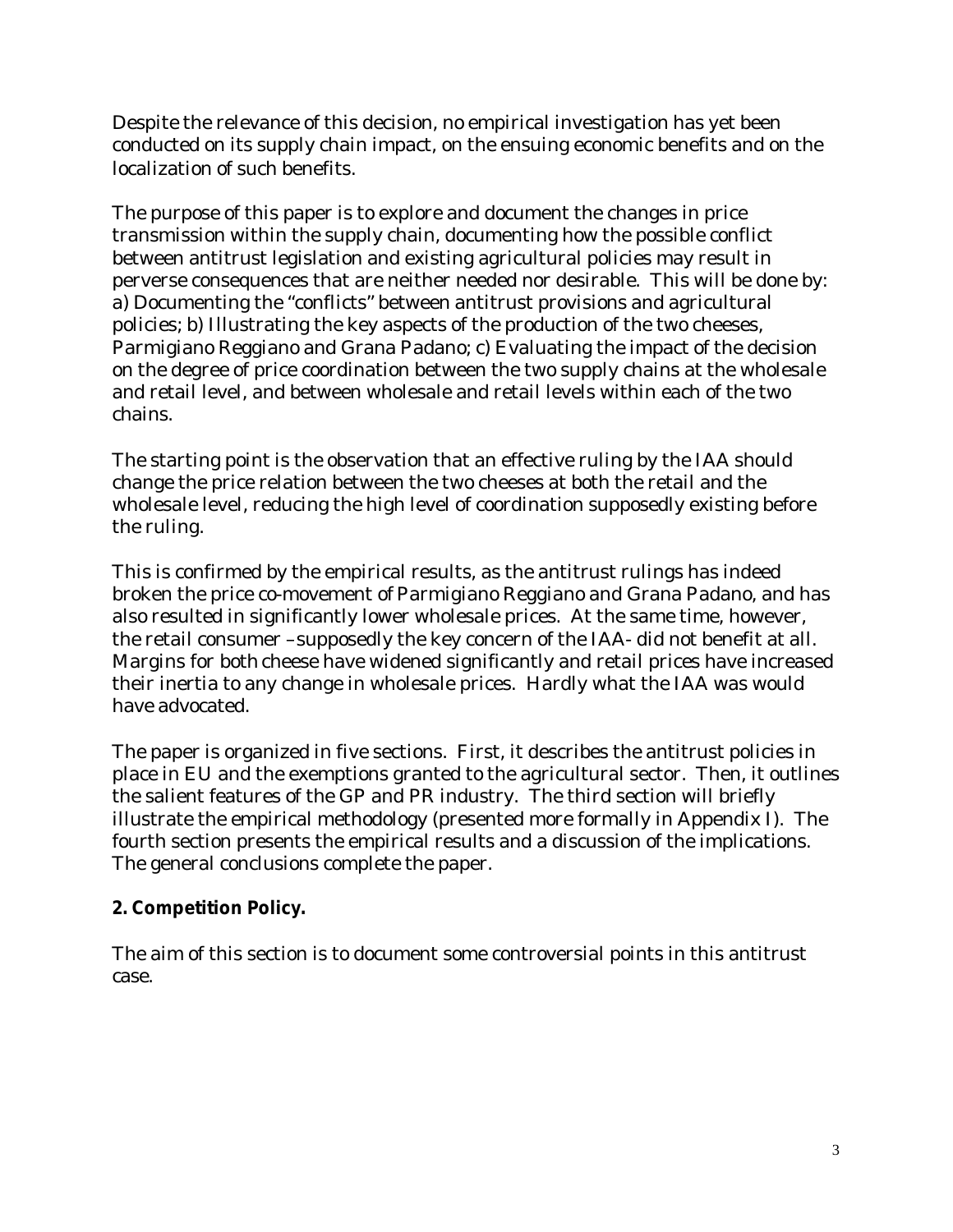### **2.1 Antitrust, merger and acquisition policies in EU.**

The Treaty of Rome introduces the first antitrust policy in Europe<sup>5</sup>. Essentially, the EU relies on two sets of measures: one dealing with antitrust and the other with merger and acquisition issues. The two differ in two aspects: the object of investigation and the time of intervention. The EU legislation was received by Italy in 1990 with law No. 287/90.

The antitrust policy, arts. 81 and 82 of treaty of Rome, deals with a firm's behavior in the markets. In particular art. 81 is concerned with uncompetitive agreements such as price-fixing, market sharing and collusive agreements. Art. 82 deals with the abuses exerted by the dominant firm or group of firms (i.e. predatory pricing). The European Commission enforces these articles after a violation has ocurred (expost intervention). On the contrary, the mergers and acquisition policy, based mainly on the Regulation 4064/89, calls for an ex ante evaluation of the expected impact of a merger or an acquisition, either allowing or denying it.

### **2.2 Agriculture and Antitrust policy.**

Agricultural policies of developed countries often use price and income support measures to reduce price and income instability. Often mechanisms are designed to enhance the bargaining power of farmers, and may provide exemption from antitrust policy. The Capper-Volstead Act (1922) is the first example of an exemption to competition policy: not only the Act defined the legal criteria to constitute farm cooperatives in US, but also granted them exemption from the Sherman Antitrust Act [Tweeteen]. Similar examples are found in a number of OECD countries. For example, in Sweden competition law is not applied to farm cooperatives unless they exert a dominant position or price collude; in Germany exemptions to competition law are granted for coordination of production and sale of agricultural product; in the UK several marketing agreements are allowed despite their violation of competition policy [Canali and Boccaletti]. In France, a national market organization is allowed for potatoes [Buccirossi et al.].

More generally, art. 42 of the Treaty of Rome reserves a "special attention" to the agro-food sector on anti-trust and merger & acquisition issues: an 'uncompetitive behaviour' within the agro-food sector cannot be challenged if deemed necessary to implement some of the objectives of the common agricultural policy (CAP). Moreover, the R.CEE n.26/62 introduced two specific exemptions. First, 'collusive' practices undertaken in order to reach the objectives of CAP, cannot be challenged under the antitrust policy. Second, the European Commission, under the supervision of European Court of Justice, is the only organism empowered to rule on whether agricultural 'collusive' practices can be challenged [Cobbo and Cazzola; Canali and Boccaletti].

<sup>5</sup> Almost 70 years after the Sherman Antitrust Act (1890).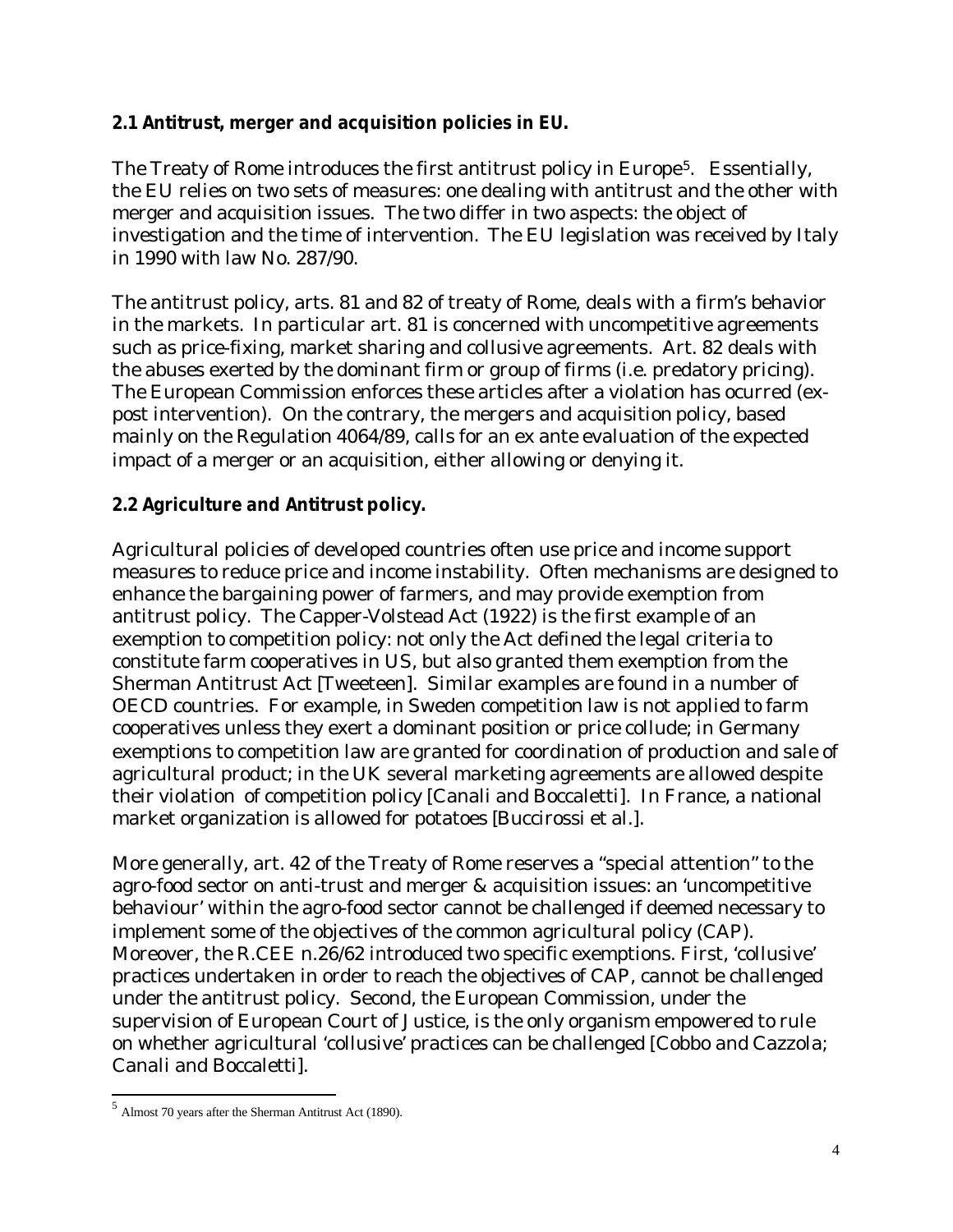### **3. The Parmigiano Reggiano and Grana Padano.**

The purpose of this section is to provide a general understanding of the economic and legislative issues surrounding the production of these Protected Designation of Origin (PDO) cheeses.

### **3.1 Legislative framework.**

A key rationale for PDO labelling is the desire to support the otherwise weak bargaining power of farmers through improved transmission of quality signals. This principle has been affirmed several times: for exmple in Law 125/1954, D.P.R. n.1269/1955 and D.M. 1981. The first act enabled the CPR and CGP with the mandate to monitor the production of grana-type cheeses, traditionally the core of Italian cheesemaking. Later, D.P.R. 1269/1955, conferred them the PDO designation and approved a strict production protocol, in essence laying the foundations of the enhanced differentiation of the two cheeses. Finally, the D.M. 1981 strengthened the monitoring role of CPR and CGP, conferring them the power to cap total annual production and to implement this cap by means of capacitybased production quotas at the plant level. Following the introduction of EU quota system, these quotas were later changed to refelct total production by conferring farmers (Reg. (CE) n.856/84).

### **3.2 Production of Parmigiano Reggiano and Grana Padano.**

Both Parmigiano Reggiano and Grana Padano use only milk produced in a limited geographic area, follow precise traditional production protocols, and are aged up to 24 months. The two cheeses differ for the area of origin and for milk production, milk processing and cheese maturation protocols $6$ . Generally speaking, rules are more restrictive for Parmigiano Reggiano. For example, silage and compounded feeds are allowed in the case of Grana Padano, but only forages are permitted for Parmigiano Reggiano. The ageing process is longer for Parmigiano Reggiano than for Grana Padano: 12 to 24 months vs 9 to 18 months. As a result, producers of Parmigiano Reggiano face a more expensive milk, tend to remain small and to produce exclusively premium-priced Parmigiano Reggiano. On the contrary, Grana Padano dairies may produce other cheeses such as the PDO Provolone or other branded "commodity" cheeses. Grana Padano dairies enjoy a more diversified -less risky- portfolio of products, and can benefit from economies of size. In addition, Grana Padano dairies, thanks to somewhat 'deeper pockets' and a shorter aging process tend to maintain ownership of the maturing cheese, whereas Parmigiano Reggiano dairies tend to (rather, may have to) sell the cheese before the maturation

<sup>&</sup>lt;sup>6</sup> The CPR is an association of dairies located in the Italian provinces of Reggio Emilia, Parma, Modena and in part of the provinces of Bologna and Mantova. Diaries belonging to the CGP are located in a wider area, including the provinces of Alessandria, Asti, Cuneo Novara, Torino Vercelli, Bergamo, Brescia, Como, Lodi, Cremona, Milano, Pavia, Sondrio, Varese, Trento, Padova, Rovigo, Treviso, Venezia, Verona, Vicenza, Forli, Piacenza, Ravenna and partly the province of Bologna and Mantova.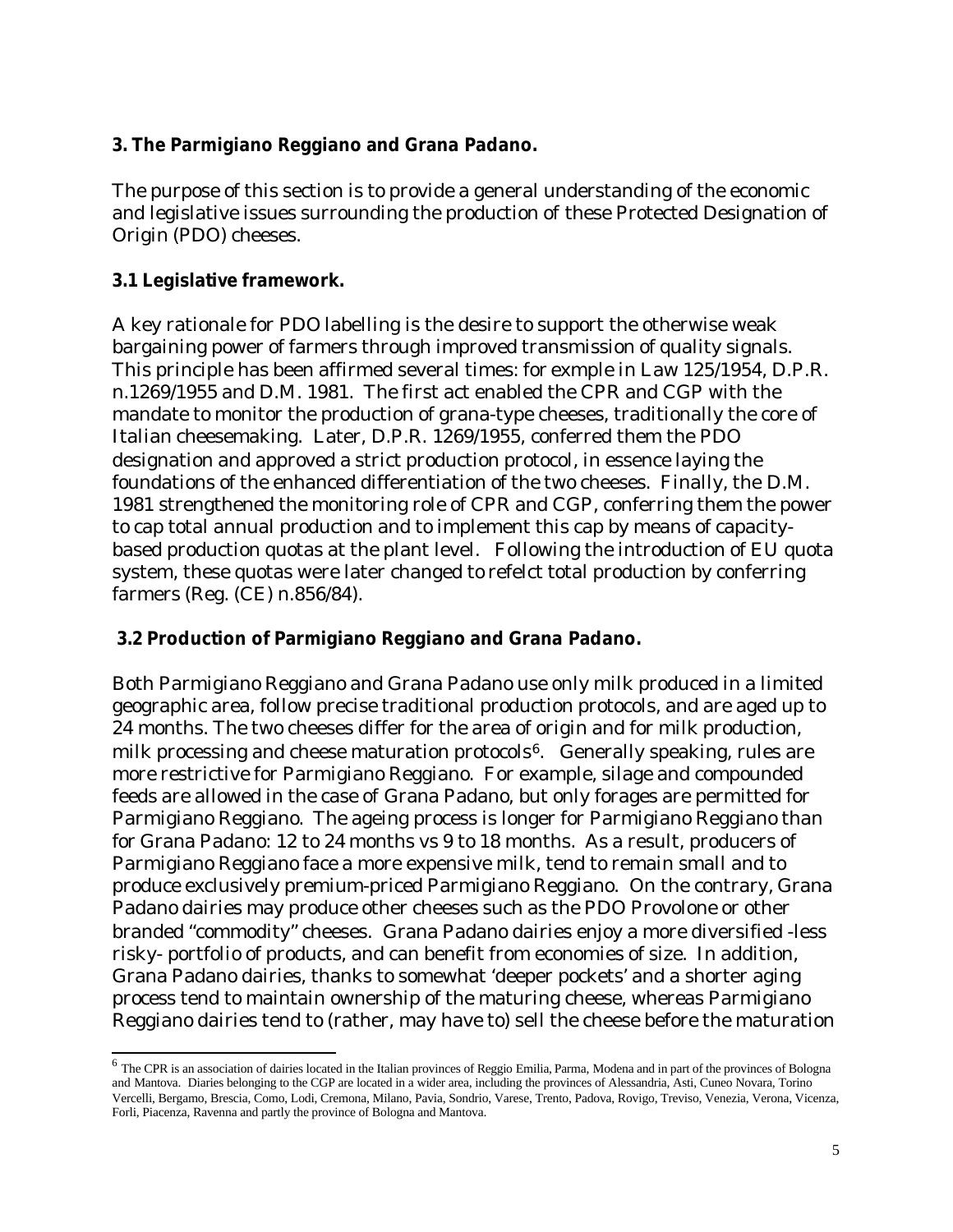process is complete. In a sense, producers of Grana Padano enjoy more flexibility than producers of Parmigiano Reggiano.

## **4. Quantitative Methods.**

The quantitative objective of this paper is to verify whether -and if so how- the IAA ruling has changed the co-movement of the GP and PR prices. To better model the impact of the ruling, the quantitative tests will be completed within each chain between wholesale and retail prices, and between chains at both the wholesale and retail level.

Long term change in price relations was investigated by testing for changes in the co-integration relationship between the prices before and after the antitrust decision. Short-run dynamics between prices are investigated with the estimation of an Error Correction Model (ECM). The econometric approach is described in detail in Appendix I.

The dataset is constituted by 203 monthly observations of wholesale and retail prices of Parmigiano Reggiano and Grana Padano, from January 1986 to November 2002. The retail prices are the average monthly retail price reported by the statistical office of the City of Milan, a representative market for the two cheeses; the wholesale prices are the average wholesale price in Reggio Emilia, the most important wholesale market for the two cheeses. Two sub-samples are considered. The first -before the antitrust ruling- runs from 1987:02 to 1996:12, matching the tabling of the mandated changes. The second begins in 1998:01 and ends in 2002:11. The first 12 observations following the IAA ruling -corresponding to 1997 were discarded to account for the minimum lag between the changed market condition and the marketing of the aged cheese7. Logs of prices are used in the analysis.

## **5. Empirical results.**

The next two sub-sections present and discuss the short-run price transmission elasticity at the retail and wholesale level both between the chains and within each chain. The results are illustrated in Figures 2 and 3 in the case of the between chains results, and 4 and 5 for the within chain ones. In the figures, PR and GP indicate the price of the Parmigiano Reggiano and Grana Padano; R and W refer to retail or wholesale prices; 1 and 2 indicates the pre or post IAA ruling subsample. The lag is the measurement is indicated by Mi, with  $i=0$  to 6, with M0 for the samemonth transmission and M1 to M6 for the cumulative transmission over the indicated number of months. A dashed line connects observations that are not statistically different from their long-term equilibrium8.

 $<sup>7</sup>$  The estimation was completed also using the full sub sample: the results are largely consistent with the one presented here.</sup>

<sup>8</sup> Detailed tables are presented in Appendix II.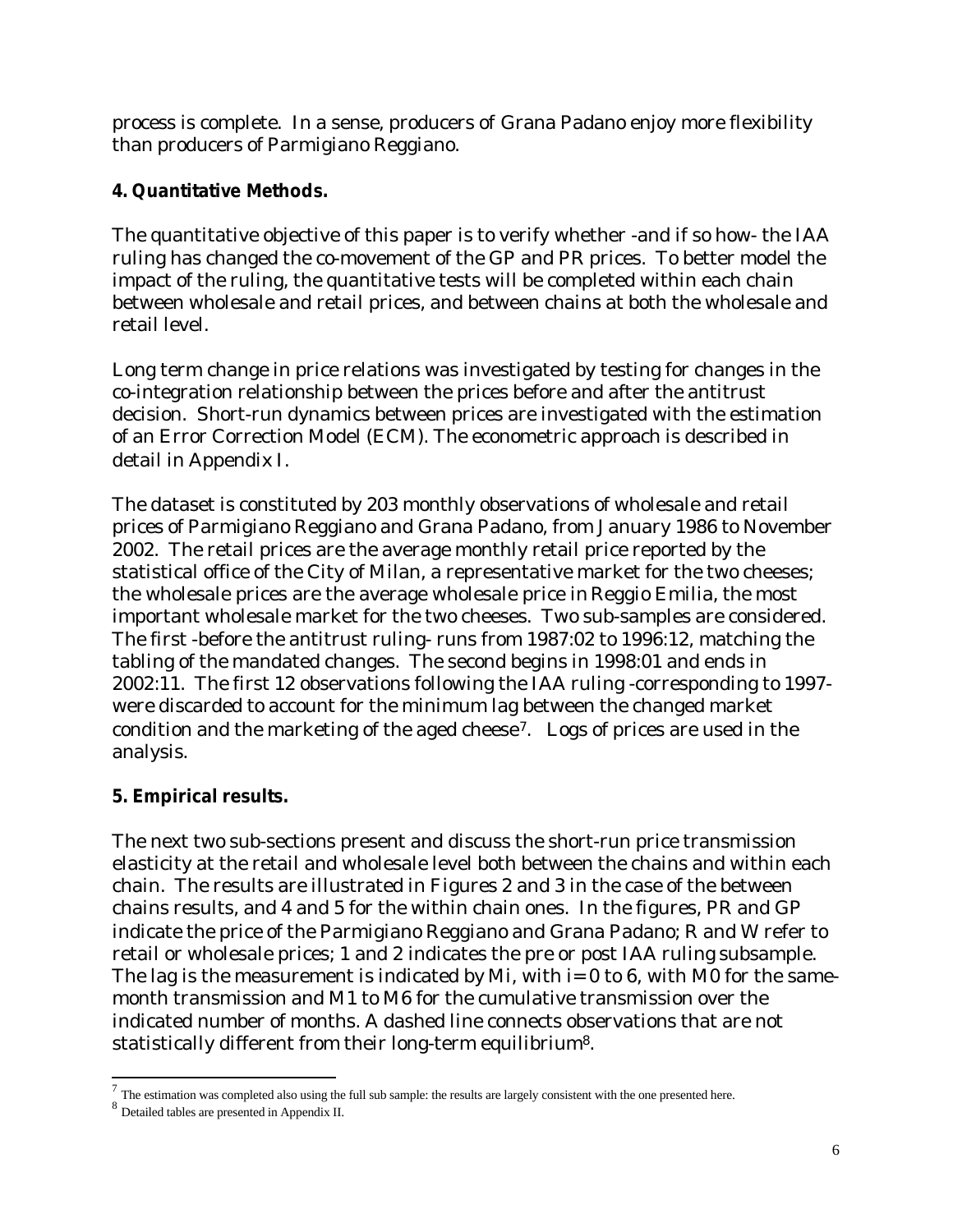Overall, prices are not stationary and are co-integrated between chains and within the chain, and significant changes are observed in the co-integration relationship after the antitrust rulings9.

### **5.1. Horizontal price coordination.**

Figures 2 and 3 illustrate the elasticity of price transmission between chains at the retail and wholesale levels, respectively.

At the retail level, the price of Grana Padano reacts quickly and completely to a change in the price of Parmigiano Reggiano, reaching its long term equilibrium within one month, with no statistically significant differences before and after the IAA ruling. On the other hand, the price of Parmigiano Reggiano is slower to react to a change in the price of Grana Padano, requiring two months to reach its long term equilibrium before the IAA ruling and 5 months after the ruling. The adjustment post 1997 is also much smaller than in the previous period: 60% versus 100%, and the differences are statistically significant starting with observation M2 onward.

Overall, this scenario points to a diminished and slower reaction in the price of Parmigiano Reggiano after the IAA ruling, whereas no major differences are noted in the case of Grana Padano.

At the wholesale level the scenario is reversed. The price of Parmigiano Reggiano reacts promptly and completely to a change in the price of Grana Padano, with no statistical difference before and after the ruling, whereas the price of Grana Padano -which reacts in a "well behaved" manner before the ruling- appears to react quite differently after the ruling, showing a reaction only in the very short term, up to two months, a reacton which appears to wilt away over a longer period of time.

Figure 2. Price transmission elasticity between chains at retail level.<sup>10</sup>

 $9$  These results are not reported in the appendix; however, they are available upon request  $\overline{\phantom{a}}$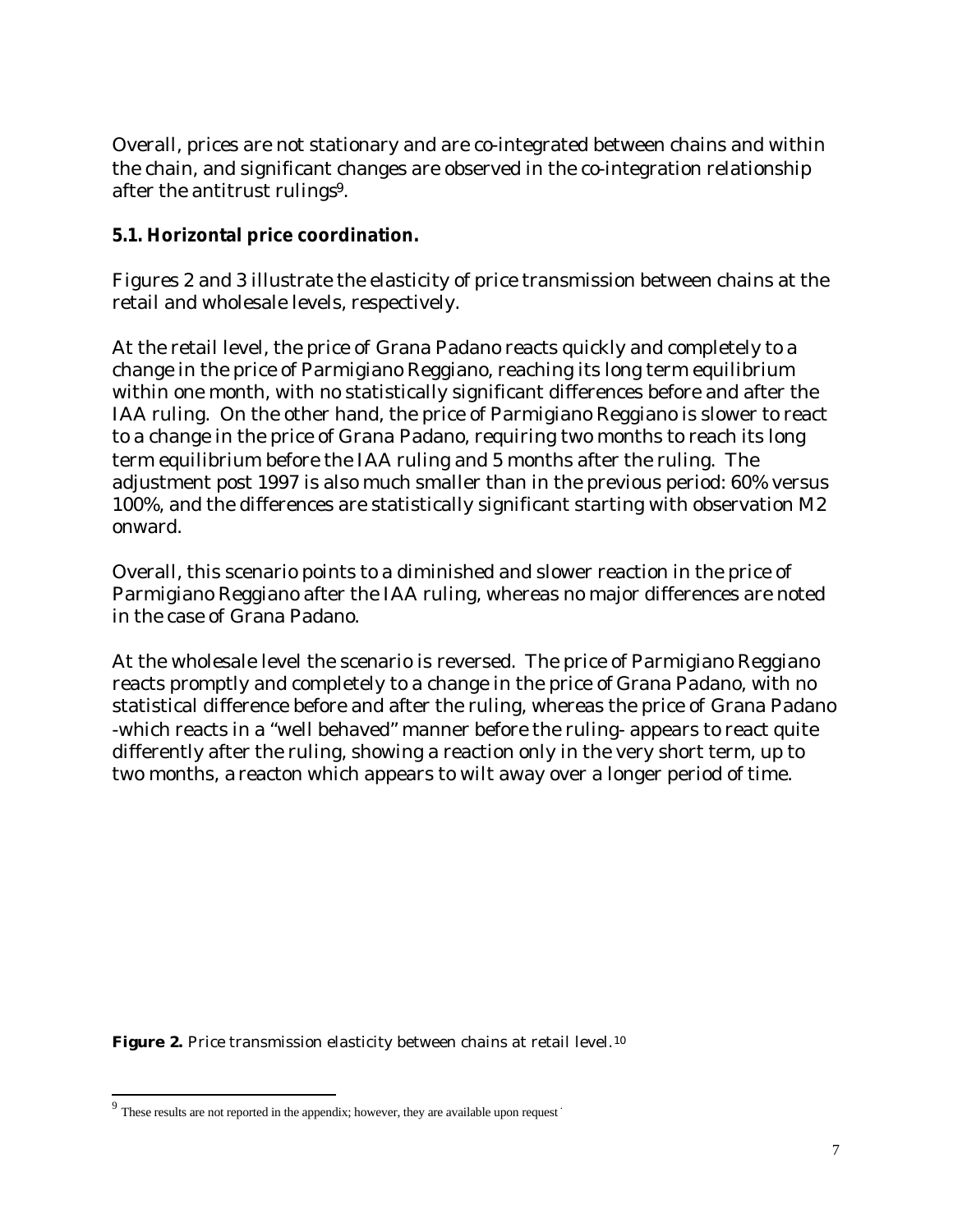

Figure 3. Price transmission elasticity between chains at wholesale level.<sup>9</sup>



Overall, prices of PR and GP tracked each other well before the IAA ruling, both at the retail and at the wholesale level, confirming the effectiveness of the marketing agreement between the two Consorzi, and hence providing support for the decision by the IAA to investigate the matter. After the ruling, however, the picture is quite different. This may indeed indicate that the IAA intervention did bear fruits. The problem is that these fruits are not exactly consistent with the expectations. Indeed, after the ruling the retail price of the better quality, more expensive Parmigiano Reggiano does not seem to react much to a shock in the price of the

<sup>10</sup> In the figures, PR and GP indicate the price of Parmigiano Reggiano and Grana Padano; retail and wholesale prices are indicated by a R or W, and the period before the IAA ruling is identified by a 1, whereas 2 indicates the period subsequent to the ruling; the label used for the observations, Mi, i= 0 to 6, refer to a same-month transmission (M0) or to a cumulative transmission over a longer period, up to six months (M6). A dashed line connects observations that are not statistically different from their long term equilibrium value estimated by the co-integration relationship, whereas a solid line is used to indicate that at least one observation is statistically different from this value.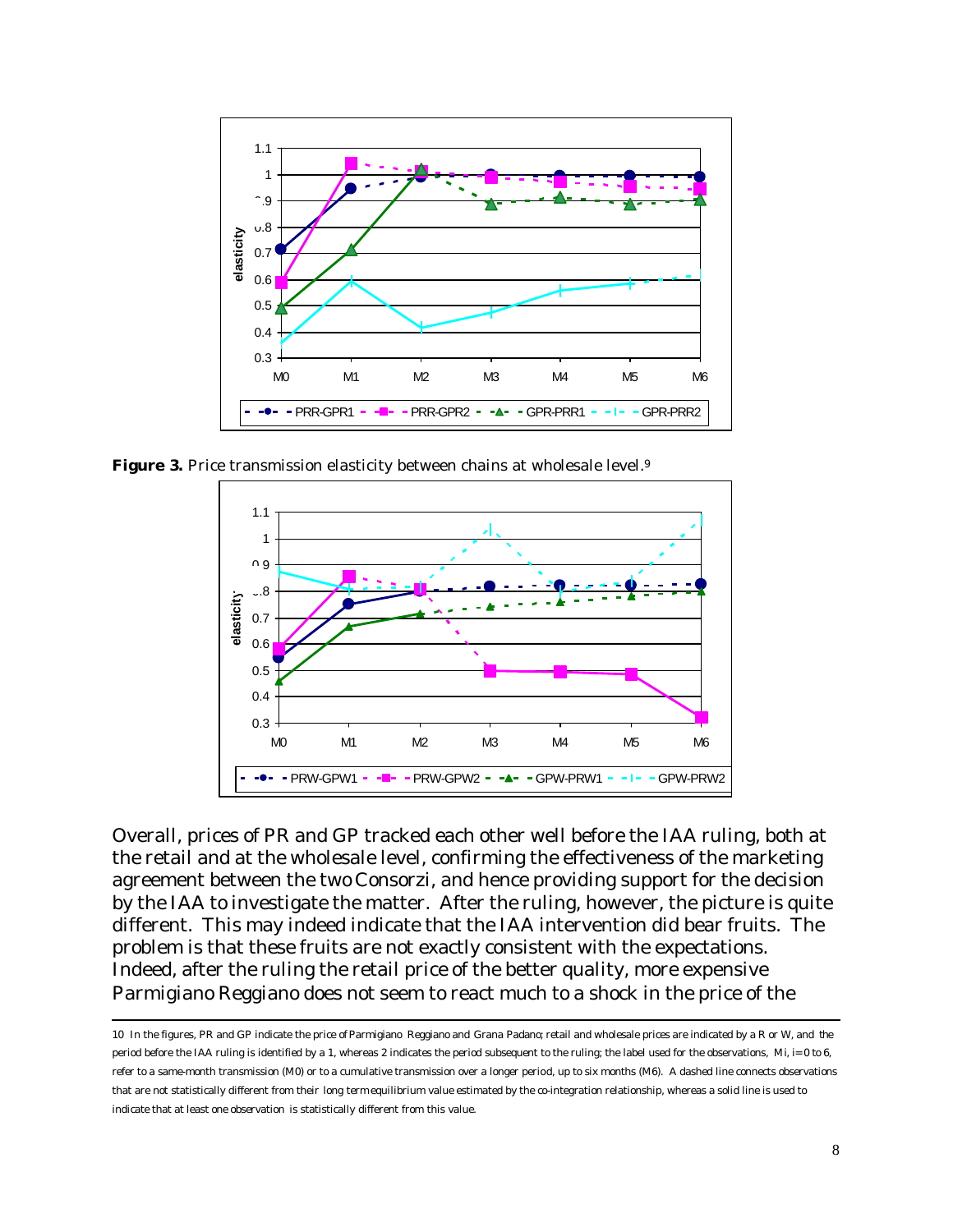Grana Padano, as the price of Parmigiano Reggiano remains at very high level by historical standards. At the wholesale level, the price of the more "industrialized" Grana Padano does not react much to a change in the price of Parmigiano Reggiano. As was seen in Figure 1, retail prices remain high, whereas wholesale prices drop significantly; the Grana Padano market seems to be more "independent" from the Parmigiano Reggiano one rather than the other way around. This is consistent with the different "industrial organization" scenario for the two chains discussed previously. At the retail level the premium-priced Parmigiano remains the reference price, at very high levels (apparently consumers are less price sensitive than feared by the IAA). Whereas at the wholesale the market maker is the GP and the price of PR adjusts to it (producers of PR have less bargaining power than producers of GP). It is not surprising that a wider margin results.

### **5.2. Vertical price transmission within the chain.**

The results presented in the previous section indicate that the ruling resulted in the reduction in price transmission between the two chains. The question now becomes what happens within each chain, given a wholesale or retail price shock. The empirical answers are are presented in Figures 4 (wholesale shock) and 5 (retail shock).

![](_page_8_Figure_3.jpeg)

**Figure 4.** Wholesale shock and within chain price transmission elasticity.

Before the ruling, only  $\frac{1}{2}$  of a wholesale shock is transmitted to retail prices. No statistically significant difference is noted in the Grana Padano retail price response before and after the ruling. This result does not hold for the Parmigiano Reggiano, as the elasticity of transmission decreases significantly after the ruling. In essence, after the ruling, the Parmigiano Reggiano wholesale price changes are not transmitted to the retail level.

**Figure 5.** Retail shock, within chain price transmission elasticity.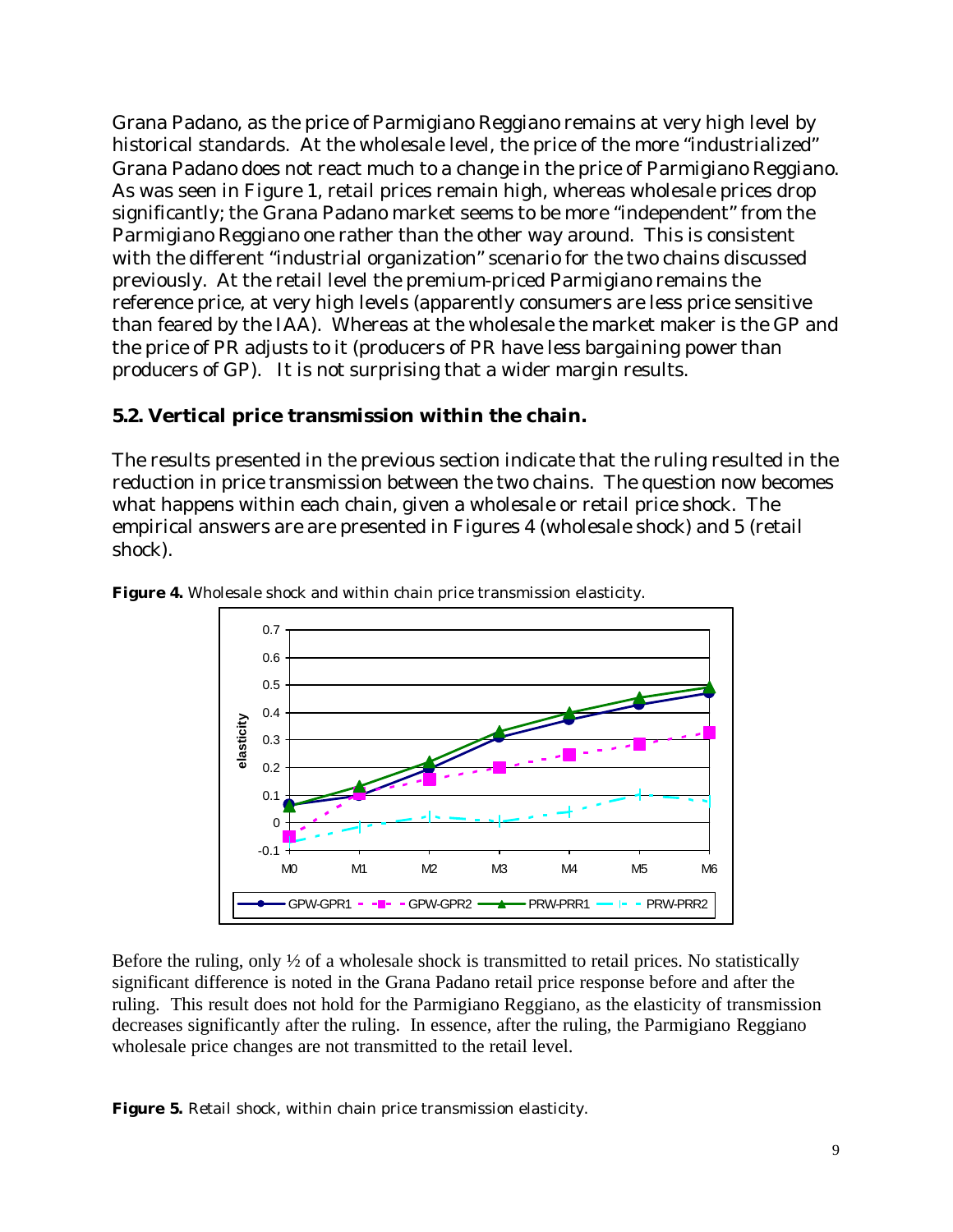![](_page_9_Figure_0.jpeg)

Before the ruling the reaction to a retail shock is "well behaved" for both GP and PR: the wholesale prices follow retail shocks quite well, in line with their long term equilibrium values tending to 1. Following the ruling, the wholesale prices appear to "disengage" and to follow an independent price pattern with negative elasticities values that are multiples of retail price changes. This is a rather atypical pattern. Whereas, in the long-run, wholesale and retail prices of both cheeses are cointegrated, the estimates of short-run price elasticity multipliers are negative and do not converge to their long term value. This scenario is consistent with a situation with retailers enjoy an increasing markup and pricing power, which translates to wider margins and increasing inertia of retail prices. It is worth noting that before the antitrust ruling the ratio of wholesale to retail volatility is approximately equal to 1.6 for both chains, whereas after the ruling this ratio jumps to over 6 for the Grana Padano and to 44 for the Parmigiano Reggiano.

#### **6. Conclusions**

Overall, the findings suggest some concerns regarding the efficacy of the IAA action. True, the between chain price transmission is reduced somewhat, as perhaps desired and desirable, but a reduced within-chain price transmission is associated with a perverse effect: the drop in wholesale prices observed after the ruling does not reach the final consumer and it is instead captured by wholesalers and retailers that are successful in imposing wider margins. In essence, the empirical findings suggest that the weakened bargaining power of farmers did not result in any real benefit for the retail consumer.

The controversial aspect in this antitrust case is represented by the conflicting objectives of the European and Italian policies. On one side there is the competition policy with the aim to promote competition and to increase the welfare of the society as whole. On the other the agricultural policy, with the aim to protect the quality of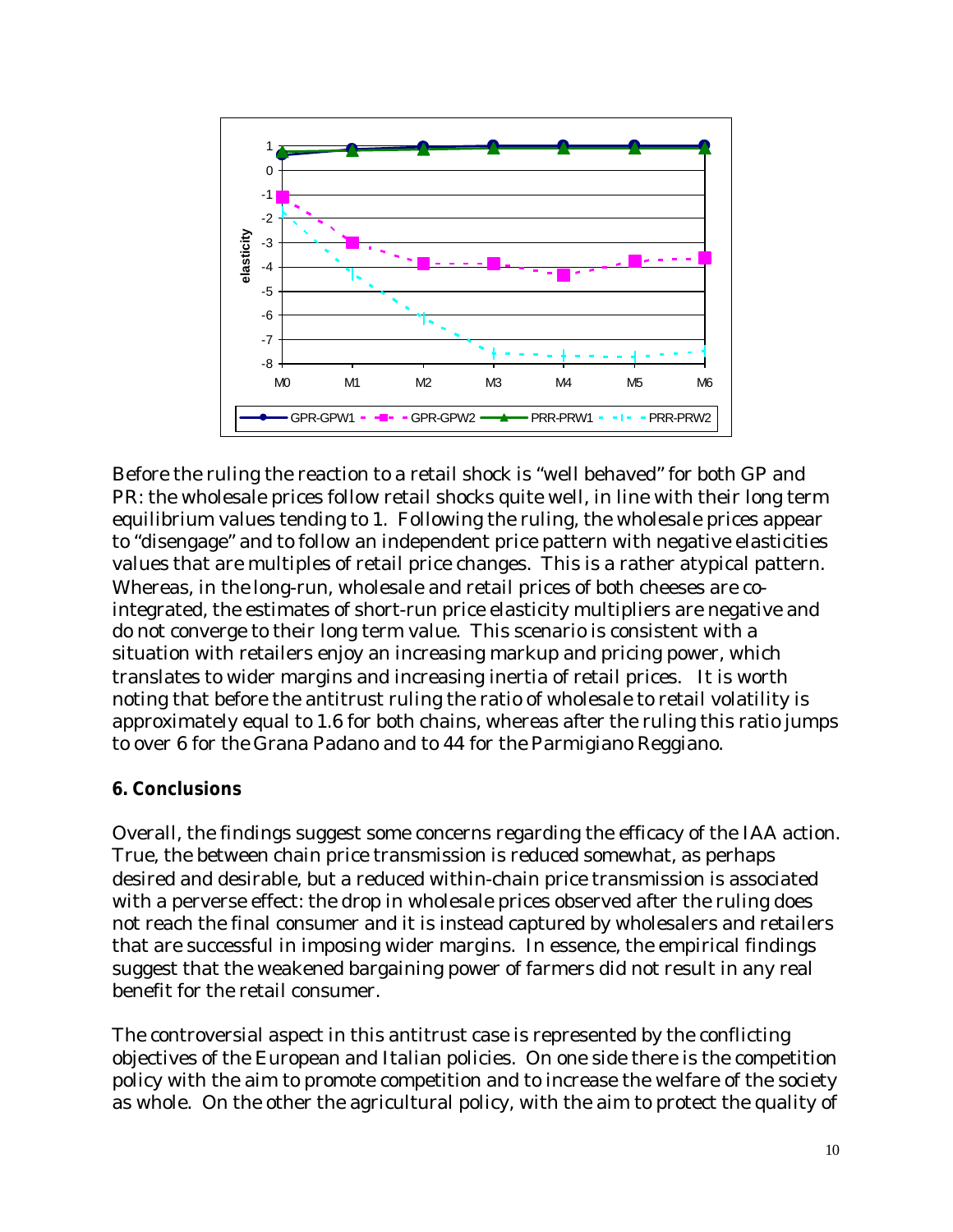typical products and allowing a 'production self-regulation' designed to secure their quality. Implicitly, the latter provided the producers with leverage when confronting the market power of wholesalers and retailers. The IAA ruling obviously has changed this equilibrium. Who has benefited? Not farmers, and more so in the case of the Parmigiano Reggiano producers. The consumers did not gain. The wholesalers / retailers clearly benefited from a much wider margin, but it is not possible to conclude who benefited the most.

Without unduly criticizing the IAA, it is possible to conclude that a "routine" application of antitrust provisions, without a full understanding and complete assessment of their likely impacts on the entire supply chain, may indeed lead to undesirable results, and would be poorly suited to interface effectively with traditional and established practices in the agricultural sector. It appears that most affected are the producers of Parmigiano Reggiano, the better of the two cheeses, who face the most restrictive production protocol, the most expensive milk and have no alternate uses for their milk. This is perhaps a perverse result - but it is not surprising given the differences in the two chains. Never mind this perverse result; what is also disturbing is that these results also damage the governmentpromoted "quality first" strategic choice for Italian agribusiness. Overall a highly undesirable situation.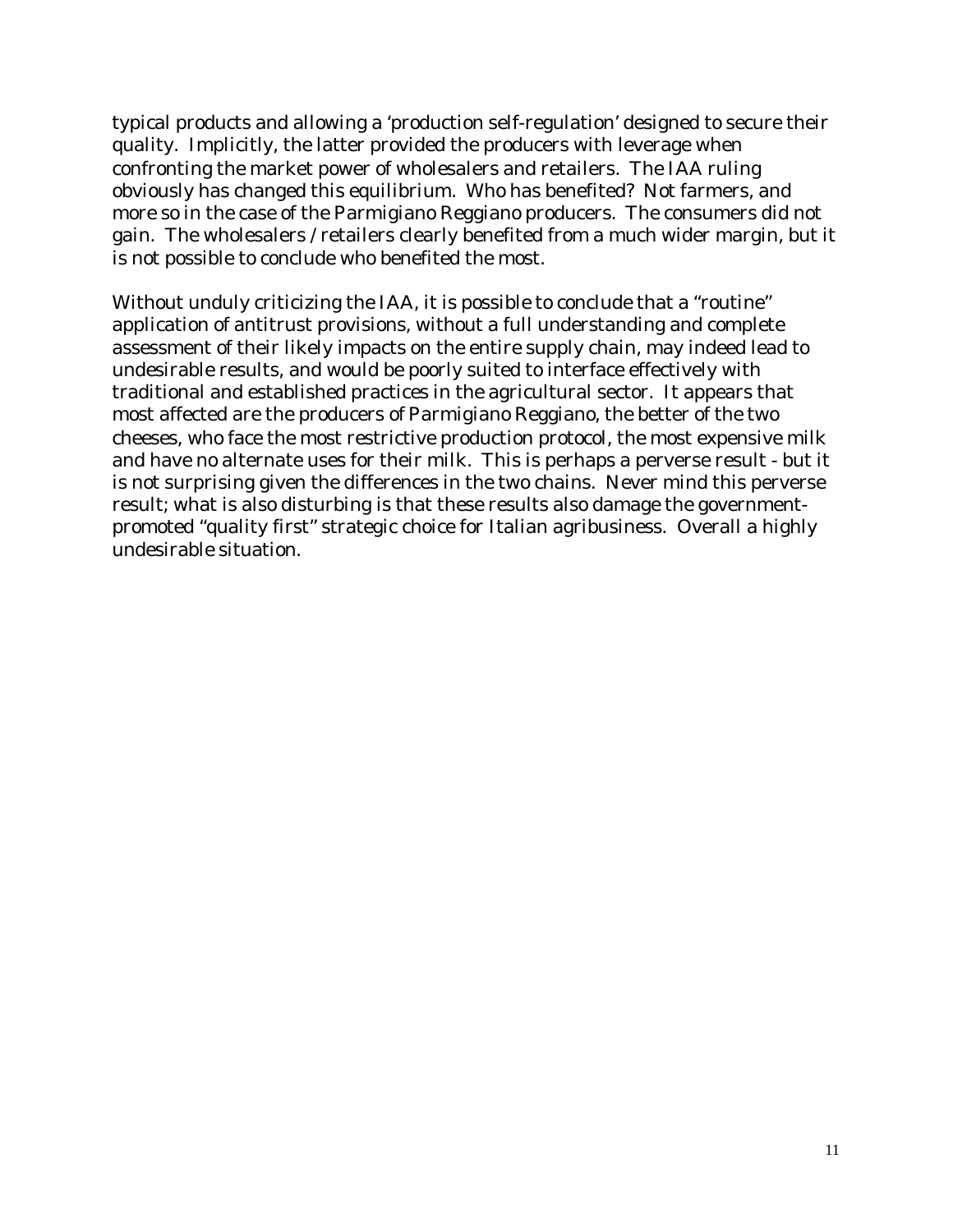#### **APPENDIX I:**

### **Econometric model**

The Error Correction Model represents a class of econometric models in which the error term constrained the long-run component of the variables  $Y_t$  and  $X_t$  to an equilibrium relationship (i.e. co-integration) and at the same time allows a flexible specifications to the short-run deviations.

This appendix is divided in three sections. The first illustrates how to perform a test of structural changes on the co-integration relationship. The second section describes the derivation of the ECM from an Augmented Distributed Lags (ADL) model. The third derives cumulative elasticities.

### *A. Structural changes in the co-integration relationship.*

The presence of a co-integration relationship between two or more variables indicates that between them there is a stable relationship in the long-run such that they do not wander too far apart. More specifically, the deviations of each variable with respect to their long-run common trend are characterized by an invariant mean and variance<sup>11</sup>. The Engle Granger test is used to test a co-integration relationship and to estimate it. Two are the steps of this test. In first step, through a simple linear regression the coefficients of a linear combination (i.e. co-integration relationship) are estimated (eq. 1).

 $Y_t = c + bX_t + \varepsilon_t$  [1]

The second step is to test the stationarity of residuals (i.e  $\varepsilon_t \sim I(0)$ ). Of course, the co-integration test is performed only if the two variables are not stationary.

To test the presence a structural change in the co-integration relationship, we can perform the Engle Granger test in presence of binary variables  $D_t$ . This variable is constructed such that if the structural change occurs at time  $\tau$ , then  $D_t = 0$  for  $t < \tau$ and  $D_t = X_t$  for t≥τ. Then, if the estimate coefficient of the dummy variable is significative, it will indicate the presence of a structural change at time  $\tau$ .

 11 If the variance and the mean of a variable change over time, the variable is defined not stationary. The Dickey and Fuller test, illustrated in the appendix, is used to detect the non-stationarity of a variable. According the Engle and Granger a co-integration relationship may exists among non-stationary variables characterized by the same order of integration, which indicate the number of first differences required to make stationary a non-stationary variable. The Engle and Granger and Johansen tests, illustrated in appendix, are two tests used to detect a co-integration relationship.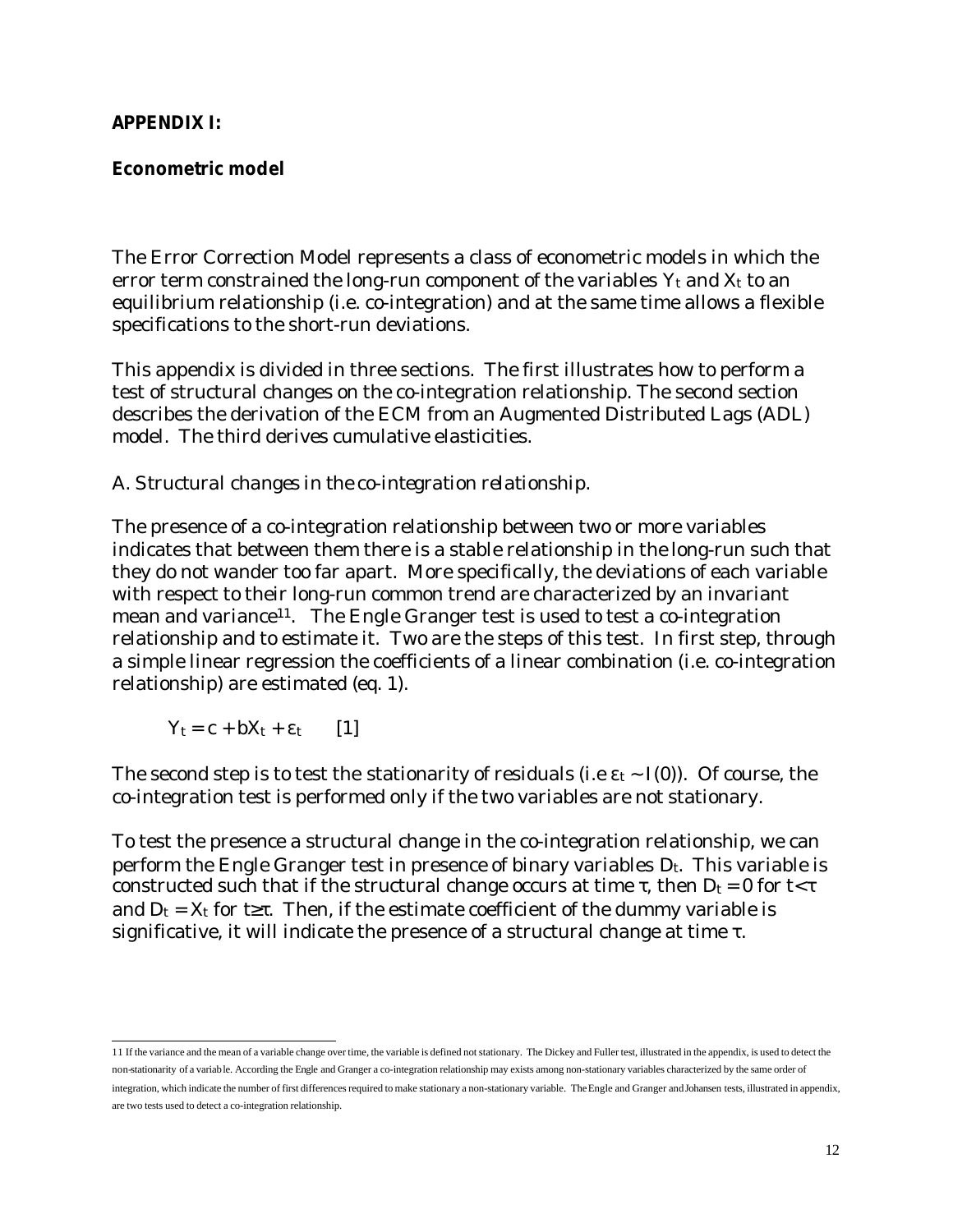#### *B. Derivation of an ECM from and ADL model.*

An ADL model is used to define the process of price adjustment in the short run between two prices series. The model is presented in equation 2.

$$
Y_t = c + a_1 Y_{t-1} + a_2 Y_{t-2} + a_3 Y_{t-3} + b_0 X_{t} + b_1 X_{t-1} + b_2 X_{t-2} + b_3 X_{t-3}
$$
 [2]

In this instance logs of data are used, so  $b_0$  will the instantaneous price elasticity, whereas Σb/(1-Σa) will the long-run price elasticity12. In eq.2, *n* represents the number of lags that is determined minimizing the AIC [Harvey, pp.177-8]. In literature, Ravaillon used a model, based on eq.2, to assess the market integration among spatially separated markets.

If prices are not stationary and co-integrated the coefficients estimated through model 2 are biased. To address the issues of non-stationarity and co-integration, we can specify an ECM (eq. 3), where the relationship between the parameters estimated through the model 3 and the original ADL model (eq. 2) is illustrated by the following equations:

| $\Delta Y_t = c + \sum a_i \Delta Y_{t-i} + \sum b_i \Delta X_{t-i} + \delta (Y_{t-3} - \beta X_{t-3}) + \varepsilon_t$ [3]<br>$i=1$<br>$i=0$ |      |
|-----------------------------------------------------------------------------------------------------------------------------------------------|------|
| [3a]<br>$\alpha_1 = a_1 - 1$                                                                                                                  |      |
| [3b]<br>$\alpha_2 = a_1 + a_2 - 1$                                                                                                            |      |
| $\beta_0 = b_0$                                                                                                                               | [3c] |
| $\beta_1 = b_0 + b_1$<br>[3d]                                                                                                                 |      |
| $\beta_2 = b_0 + b_1 + b_2$                                                                                                                   | [3e] |
| $\delta$ = a <sub>1</sub> + a <sub>2</sub> + a <sub>3</sub> -1                                                                                | [3f] |
| $\beta\delta$ = - (b <sub>0</sub> + b <sub>1</sub> + b <sub>2</sub> + b <sub>3</sub> )                                                        | [3g] |

In this case, the estimation will be consistent, addressing the issues of stationarity and co-integration of time-series. The parameter b<sub>3</sub> will be derived from identity 3g. In the equation 3g, β represents the stable long-run relationship estimated through the Engle and Granger approach.

### *C. Multipliers.*

The speed of price adjustment is given by the cumulative value of the partial derivatives  $\partial Y_t/\partial X_t$ ,  $\partial Y_t/\partial X_{t+1}$ ,  $\partial Y_t/\partial X_{t+2}$ ,  $\partial Y_t/\partial X_{t+3}$  ...  $\partial Y_t/\partial X_{t+n}$  calculated for the model 2. For example, the "instantaneous" adjustment is given by  $\partial Y_t/\partial X_t$ , or b<sub>0</sub>, the adjustment over two observations is given by  $(\partial Y_t/\partial X_t + \partial Y_t/\partial X_{t+1})$ , and so on. The "long – run" equilibrium is reached when the multiplier is statistically not

<sup>12</sup> At the steady state (i.e. long-run)  $Y^* = Yt - Yt - 1 = ...$   $Yt - 3$  and  $X^* = Xt - 1 = ... = Xt - 3$ , thus eq.2 becomes (1-a1-a2-a3) $Y^* = c + (b0 + b1 + b2 + b3)X^*$ .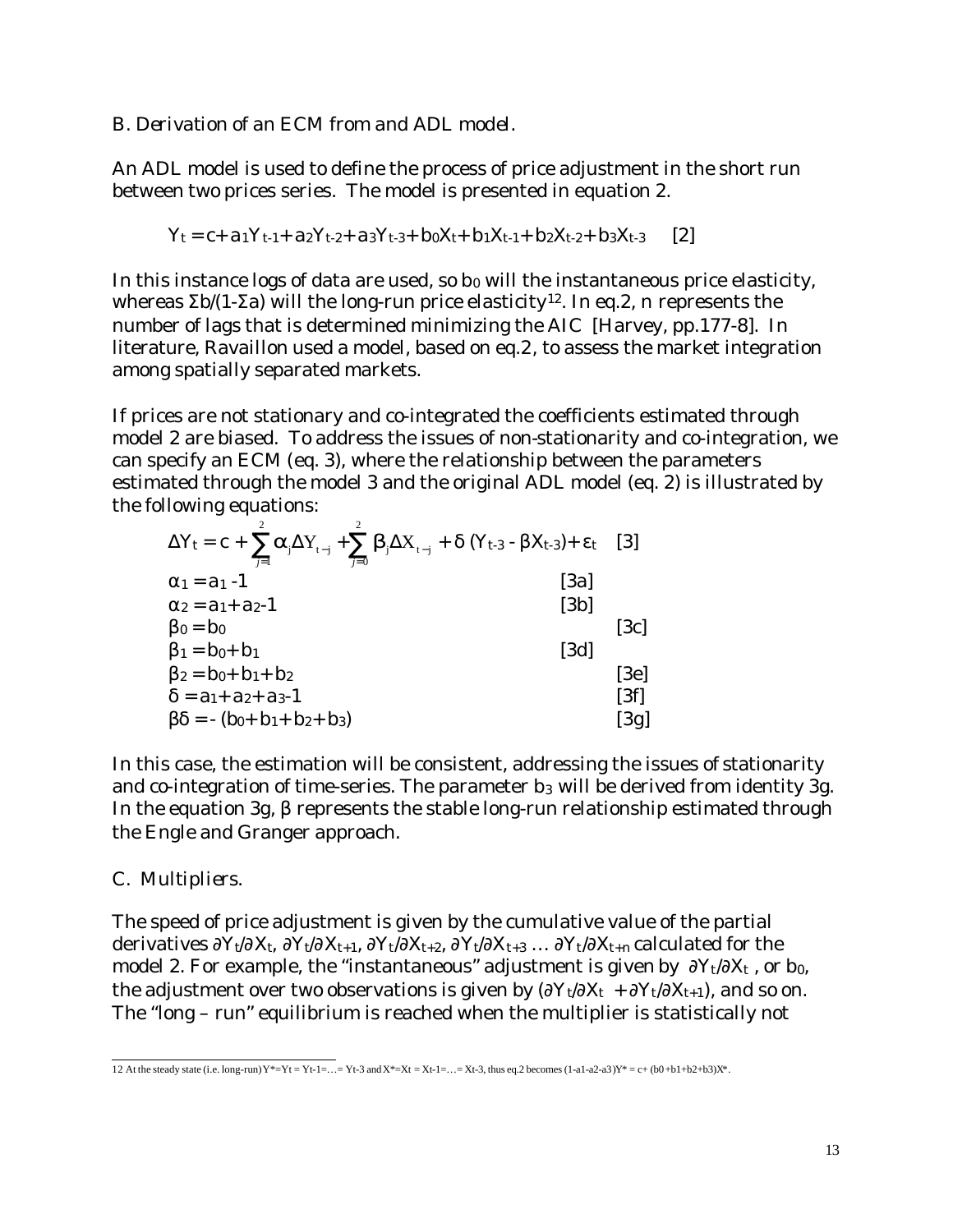different from the steady state assessed by the co-integration analysis -b- estimated in equation 1.